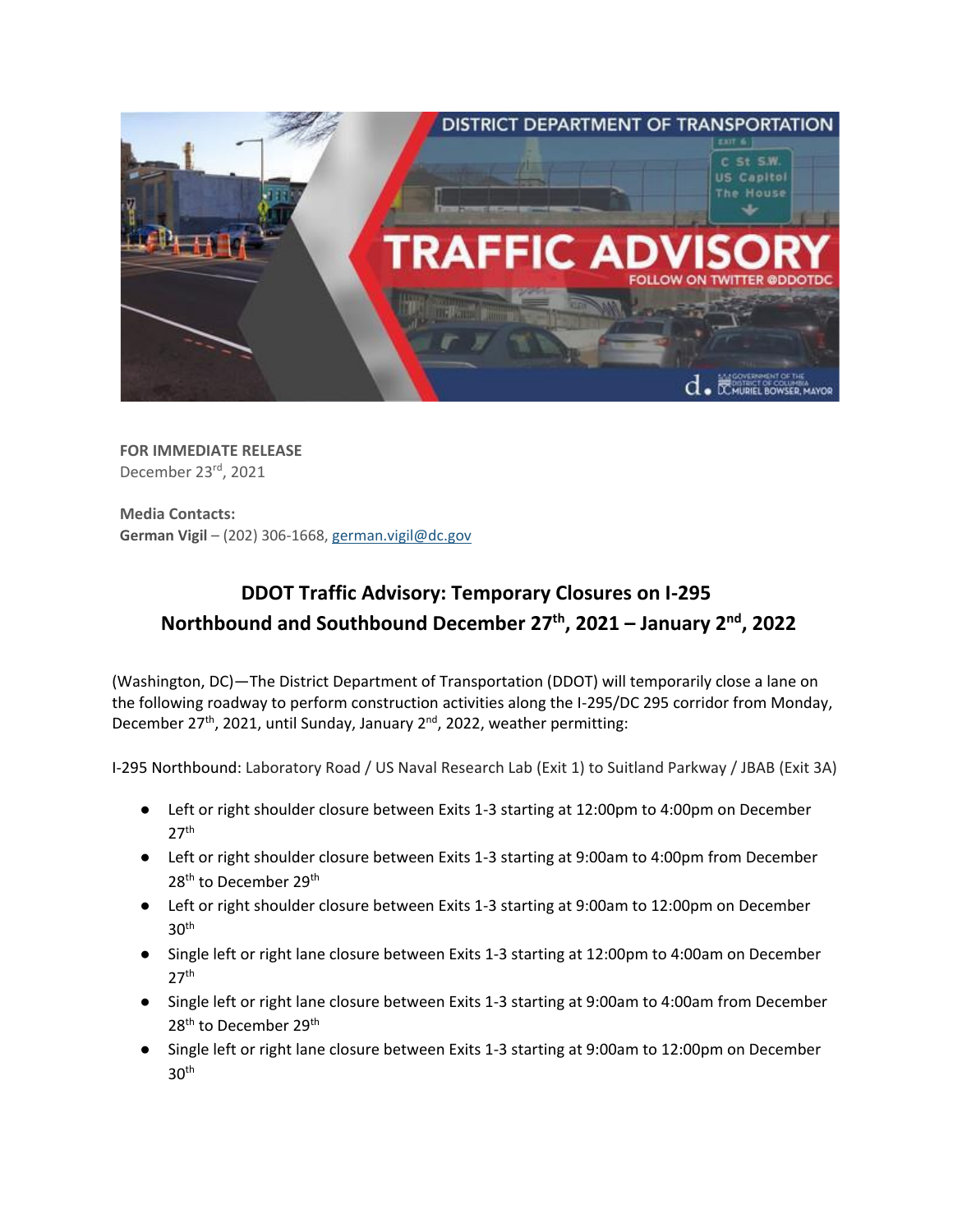I-295 Southbound: Suitland Parkway / JBAB (Exit 3A) to Laboratory Road / US Naval Research Lab (Exit 1)

- Single left or right lane closure between Exits 1-3 starting 12:00pm to 4:00pm on December 27<sup>th</sup>
- Single left or right lane closure between Exits 1-3 starting 7:00am to 4:00pm from December 28<sup>th</sup> to December 29<sup>th</sup>
- Single left or right lane closure between Exits 1-3 starting 7:00am to 12:00pm on December 30<sup>th</sup>

## Additional Work:

- Single left or right lane closure on Malcolm X Ave SE westbound from  $2^{nd}$  St. to South Capitol Street SE starting at 12:00pm to 4:30pm on December 27<sup>th</sup>
- Single left or right lane closure on Malcolm X Ave SE westbound from 2<sup>nd</sup> St. to South Capitol Street SE starting at 7:00am to 4:30pm from December 28<sup>th</sup> to December 29<sup>th</sup>
- $\bullet$  Single left or right lane closure on Malcolm X Ave SE westbound from  $2^{nd}$  St. to South Capitol Street SE starting at 7:00am to 12:00pm on December 30<sup>th</sup>
- Single left or right lane closure on Malcolm X Ave SE eastbound South Capitol to/from 2<sup>nd</sup> Street SE starting from 12:00pm to 4:30pm on December 27<sup>th</sup>
- Single left or right lane closure on Malcolm X Ave SE eastbound South Capitol to/from 2<sup>nd</sup> Street SE starting from 6:00am to 4:30pm from December 28<sup>th</sup> to December 29<sup>th</sup>
- Single left or right lane closure on Malcolm X Ave SE eastbound South Capitol to/from 2<sup>nd</sup> Street SE starting from 6:00am to 12:00pm on December 30<sup>th</sup>
- Full ramp closure on I-295 northbound on-ramp from MLK Jr. Ave SE to I-295 northbound starting at 6:00am to 6:00am **(continuous)** from December 27<sup>th</sup> to January 2<sup>nd</sup>, 2022
- Single right lane closure on South Capitol Street SE northbound from Exit 2 (SB) to DC Streetcar Charge Station starting at 12:00pm to 4:00pm on December 27<sup>th</sup>
- Single right lane closure on South Capitol Street SE northbound from Exit 2 (SB) to DC Streetcar Charge Station starting at 6:00am to 4:00pm from December 28<sup>th</sup> to December 29<sup>th</sup>
- Single right lane closure on South Capitol Street SE northbound from Exit 2 (SB) to DC Streetcar Charge Station starting at 6:00am to 12:00pm on December 30th
- Full ramp closure on I-295 northbound on-ramp from MLK Jr. Ave SE to I-295 northbound starting at 9:30am to 5:00pm **(continuous)** on December 27 th
- Full ramp closure on I-295 northbound on-ramp from MLK Jr. Ave SE to I-295 northbound starting at 9:00am to 5:00pm **(continuous)** from December 28 th to December 29th
- Full ramp closure on I-295 northbound on-ramp from MLK Jr. Ave SE to I-295 northbound starting at 9:30am to 3:00pm **(continuous)** on December 30th

All traffic controls will be in place to warn drivers approaching the areas. Motorists should anticipate moderate delays due to the lane is closure. Drivers are advised to stay alert while traveling through these locations and to be observant of the inspection and construction personnel.